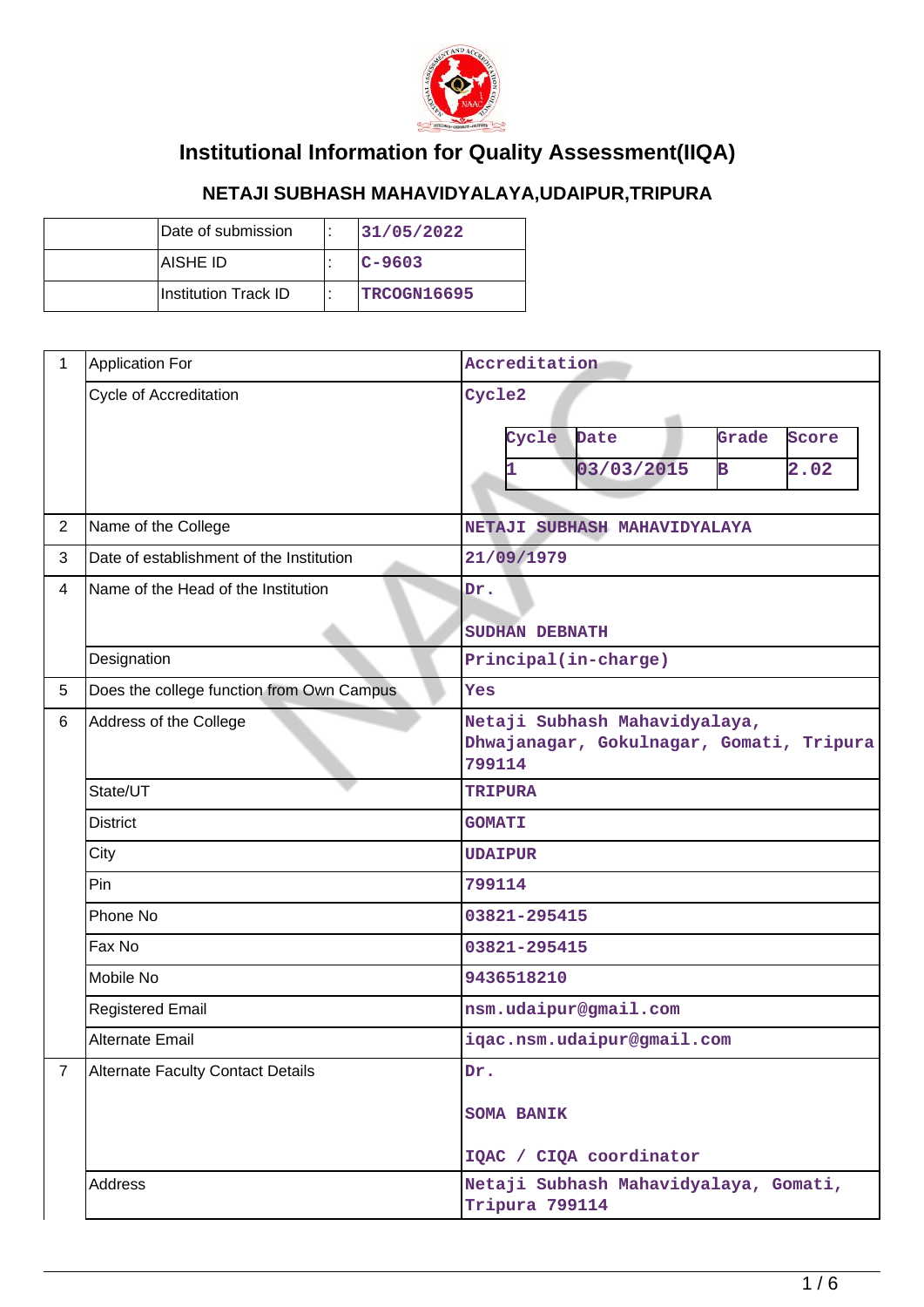|    | State/UT                                                                                                                   | <b>TRIPURA</b>                 |  |  |  |  |
|----|----------------------------------------------------------------------------------------------------------------------------|--------------------------------|--|--|--|--|
|    | City                                                                                                                       | <b>UDAIPUR</b>                 |  |  |  |  |
|    | Pin                                                                                                                        | 799114                         |  |  |  |  |
|    | Phone No                                                                                                                   | 0381-2305144                   |  |  |  |  |
|    | Fax No                                                                                                                     |                                |  |  |  |  |
|    | Mobile No                                                                                                                  | 9436526017                     |  |  |  |  |
|    | Email                                                                                                                      | baniksoma1979@gmail.com        |  |  |  |  |
|    | <b>Alternate Email</b>                                                                                                     | soma_sumu@yahoo.com            |  |  |  |  |
| 8  | Website                                                                                                                    | nsmahavidyalaya.nic.in         |  |  |  |  |
| 9  | Has the Institution completed 6 years of existence /<br>Years of graduation of last two batches                            | Yes<br>Year1- 2020 Year2- 2021 |  |  |  |  |
| 10 | Nature of the college                                                                                                      | Government                     |  |  |  |  |
| 11 | <b>College Affiliation</b>                                                                                                 | Affiliated                     |  |  |  |  |
|    |                                                                                                                            |                                |  |  |  |  |
| 12 | Name of the affiliating University(ies) and the state(s) in which the University(ies) is located                           |                                |  |  |  |  |
|    | <b>State</b><br><b>University Name</b>                                                                                     | <b>Documents</b>               |  |  |  |  |
|    | Tripura University<br>Tripura                                                                                              | View Document                  |  |  |  |  |
|    |                                                                                                                            |                                |  |  |  |  |
| 13 | Is the Institution recognized under section 2(f) of the<br><b>UGC Act?</b>                                                 | Yes<br>13/03/2007              |  |  |  |  |
|    |                                                                                                                            | View Document                  |  |  |  |  |
| 14 | Is the Institution recognized under section 12B of the  Yes<br>UGC Act?                                                    | 13/03/2007                     |  |  |  |  |
|    | If yes, date of recognition by UGC under section<br>12B along with latest Plan General Development<br>Grant release letter | View Document                  |  |  |  |  |
| 15 | Is the institution recognised as an Autonomous<br>College by the UGC?                                                      | <b>No</b>                      |  |  |  |  |
| 16 | Is the institution recognised as a 'College with<br>Potential for Excellence (CPE)' by the UGC?                            | <b>No</b>                      |  |  |  |  |
| 17 | Is the institution recognised as a 'College of<br>Excellence' by the UGC?                                                  | <b>No</b>                      |  |  |  |  |
| 18 | Is the College offering any programmes recognised<br>by any Statutory Regulatory Authority (SRA)                           | <b>No</b>                      |  |  |  |  |
|    | <b>Statutory Regulatory Authorities</b>                                                                                    | SRA program<br>Document        |  |  |  |  |
|    |                                                                                                                            | No Content                     |  |  |  |  |
|    |                                                                                                                            |                                |  |  |  |  |
| 19 | If the institution is not affiliated to a university and is<br>offering programmes recognized by any Statutory             | Not Applicable                 |  |  |  |  |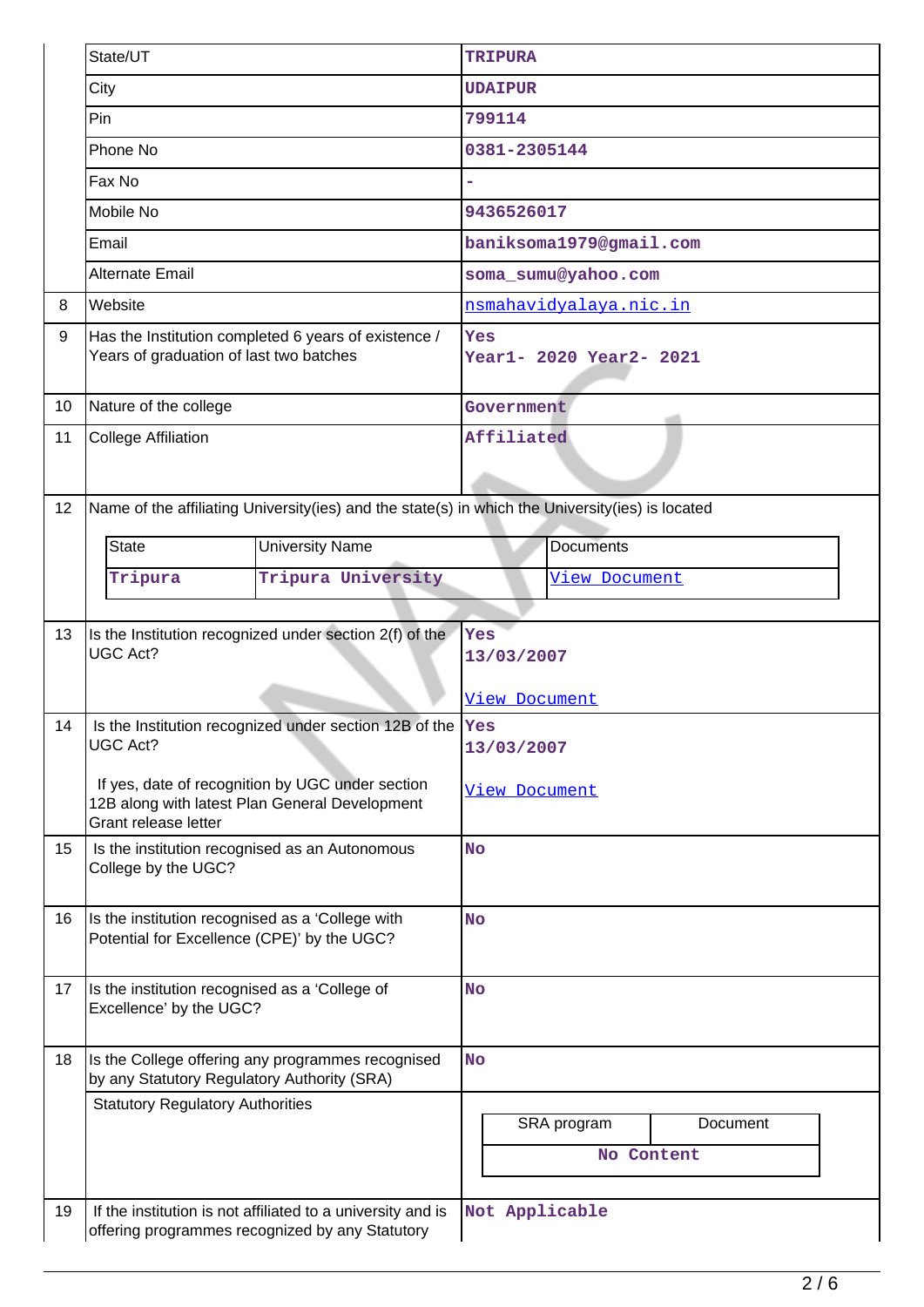|    | Regulatory Authorities (SRA), are the programmes<br>recognized by Association of Indian Universities (AIU) |                                                  |                                                                      |                       |                               |                        |                           |  |
|----|------------------------------------------------------------------------------------------------------------|--------------------------------------------------|----------------------------------------------------------------------|-----------------------|-------------------------------|------------------------|---------------------------|--|
|    | or other appropriate Government authorities as                                                             |                                                  |                                                                      |                       |                               |                        |                           |  |
|    |                                                                                                            | equivalent to UG / PG Programmes of a University |                                                                      |                       |                               |                        |                           |  |
| 20 | Number of programmes offered                                                                               |                                                  |                                                                      |                       |                               |                        |                           |  |
|    |                                                                                                            | Programmes                                       |                                                                      |                       | Number                        |                        |                           |  |
|    |                                                                                                            | <b>UG</b>                                        |                                                                      |                       | 35                            |                        |                           |  |
|    |                                                                                                            | P <sub>G</sub>                                   |                                                                      |                       | 0                             |                        |                           |  |
|    |                                                                                                            | Post Master's (DM, Ayurveda                      |                                                                      |                       | $\overline{0}$                |                        |                           |  |
|    |                                                                                                            | Vachaspathi, M.Ch)                               |                                                                      |                       |                               |                        |                           |  |
|    |                                                                                                            | Pre Doctoral (M.Phil)                            |                                                                      |                       | 0                             |                        |                           |  |
|    |                                                                                                            | Doctoral (Ph.D)                                  |                                                                      |                       | 0                             |                        |                           |  |
|    |                                                                                                            |                                                  | Post Doctoral (D.Sc, D.Litt,                                         |                       | $\overline{0}$                |                        |                           |  |
|    |                                                                                                            | LLD)                                             |                                                                      |                       |                               |                        |                           |  |
|    |                                                                                                            |                                                  | PG Diploma recognised by statutory<br>authority including university |                       | $\mathbf 0$                   |                        |                           |  |
|    |                                                                                                            | Diploma                                          |                                                                      |                       | $\mathbf{O}$                  |                        |                           |  |
|    |                                                                                                            |                                                  |                                                                      |                       |                               |                        |                           |  |
|    |                                                                                                            | Certificate / Awareness                          |                                                                      |                       | $\overline{0}$                |                        |                           |  |
|    |                                                                                                            |                                                  |                                                                      |                       |                               |                        |                           |  |
| 21 |                                                                                                            | Programme Details                                |                                                                      |                       |                               |                        |                           |  |
|    |                                                                                                            | Program                                          | Department                                                           |                       | <b>University Affiliation</b> | <b>SRA Recognition</b> | <b>Affiliation Status</b> |  |
|    |                                                                                                            | <b>BA(BA HONS IN</b>                             | Department Of                                                        | Tripura               |                               |                        | Permanent                 |  |
|    |                                                                                                            | ENGLISH)                                         | English                                                              | University            |                               |                        |                           |  |
|    |                                                                                                            | <b>BA(BA GENERAL</b>                             | Department Of                                                        | Tripura               |                               |                        | Permanent                 |  |
|    |                                                                                                            | IN ENGLISH)                                      | English                                                              | University            |                               |                        |                           |  |
|    |                                                                                                            | <b>BA(BA HONS IN</b>                             | Department Of                                                        | Tripura               |                               |                        | Permanent                 |  |
|    |                                                                                                            | <b>ECONOMICS)</b>                                | Economics                                                            | University            |                               |                        |                           |  |
|    |                                                                                                            | <b>BA (BA GENERAL</b>                            | Department Of                                                        | Tripura               |                               |                        | Permanent                 |  |
|    |                                                                                                            | IN ECONOMICS)                                    | Economics                                                            | University            |                               |                        |                           |  |
|    |                                                                                                            |                                                  | BA(BA HONS IN Department Of                                          | Tripura               |                               |                        | Permanent                 |  |
|    |                                                                                                            | <b>EDUCATION)</b>                                | Education                                                            | University            |                               |                        |                           |  |
|    |                                                                                                            | <b>BA(BA GENERAL</b>                             | Department Of                                                        | Tripura               |                               |                        | Permanent                 |  |
|    |                                                                                                            | IN EDUCATION)                                    | Education                                                            | University            |                               |                        |                           |  |
|    |                                                                                                            | <b>BA(BA HONS IN</b>                             | Department Of                                                        | Tripura               |                               |                        | Permanent                 |  |
|    |                                                                                                            | <b>BENGALI)</b>                                  | Bengali                                                              | University            |                               |                        |                           |  |
|    |                                                                                                            | <b>BA(BA GENERAL</b>                             | Department Of                                                        | Tripura               |                               |                        | Permanent                 |  |
|    |                                                                                                            | IN BENGALI)                                      | Bengali                                                              | University<br>Tripura |                               |                        |                           |  |
|    |                                                                                                            | BA (BA HONS IN<br><b>HISTORY)</b>                | Department Of<br>History                                             | University            |                               |                        | Permanent                 |  |
|    |                                                                                                            | <b>BA (BA GENERAL</b>                            | Department Of                                                        | Tripura               |                               |                        | Permanent                 |  |
|    |                                                                                                            | IN HISTORY)                                      | History                                                              | University            |                               |                        |                           |  |
|    |                                                                                                            | BA(BA HONS IN                                    | Department Of                                                        | Tripura               |                               |                        | Permanent                 |  |
|    |                                                                                                            | <b>PHILOSOPHY)</b>                               | Philosophy                                                           | University            |                               |                        |                           |  |
|    |                                                                                                            | <b>BA (BA GENERAL</b>                            | Department Of                                                        | Tripura               |                               |                        | Permanent                 |  |
|    |                                                                                                            | IN                                               | Philosophy                                                           | University            |                               |                        |                           |  |
|    |                                                                                                            | <b>PHILOSOPHY)</b>                               |                                                                      |                       |                               |                        |                           |  |
|    |                                                                                                            | <b>BA(BA HONS IN</b>                             | Department Of                                                        | Tripura               |                               |                        | Permanent                 |  |
|    |                                                                                                            | <b>POLITICAL</b>                                 | Political                                                            | University            |                               |                        |                           |  |
|    |                                                                                                            | <b>SCIENCE)</b>                                  | Science                                                              |                       |                               |                        |                           |  |
|    |                                                                                                            | <b>BA (BA GENERAL</b>                            | Department Of Tripura                                                |                       |                               |                        | Permanent                 |  |
|    |                                                                                                            |                                                  |                                                                      |                       |                               |                        |                           |  |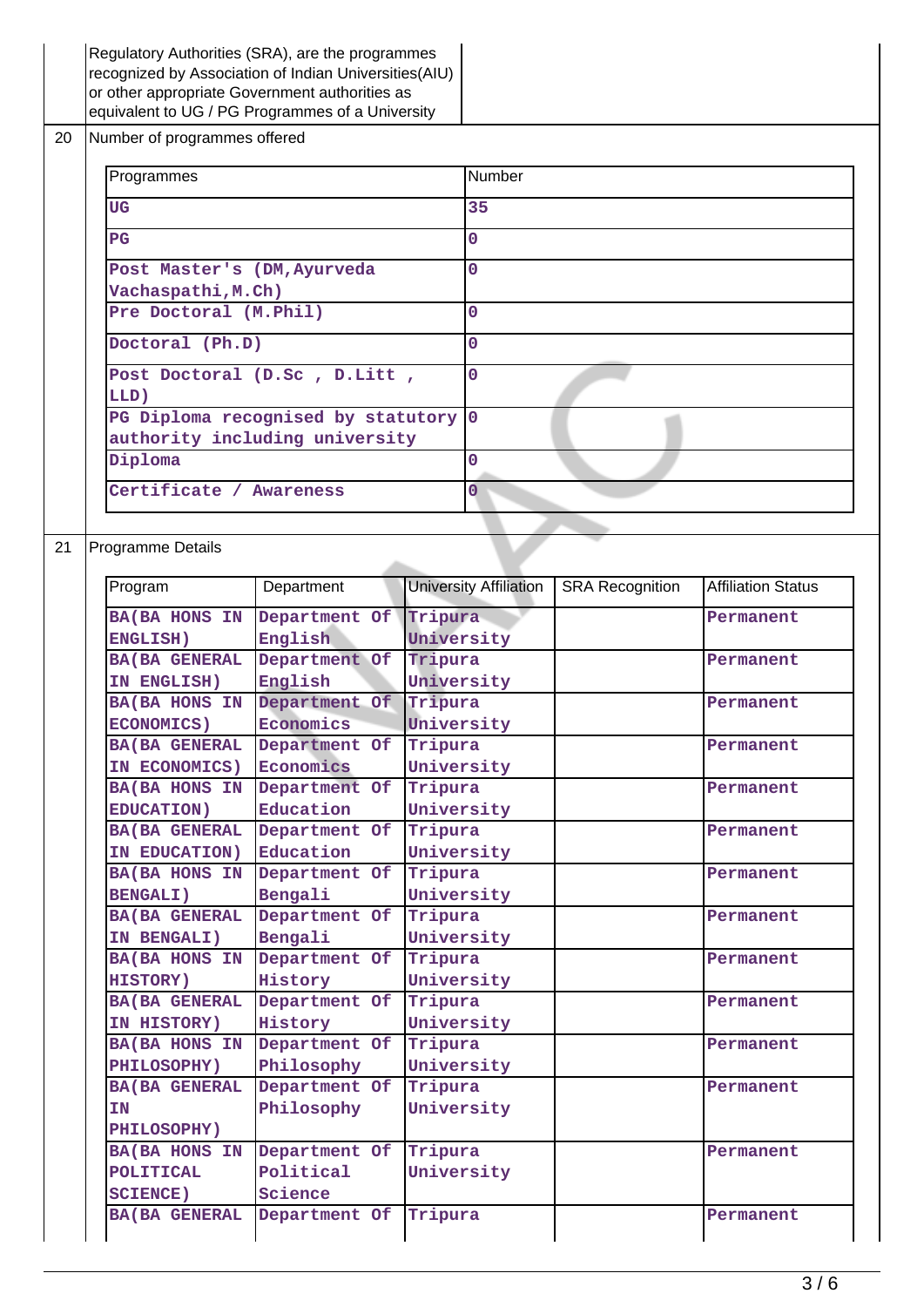| IN POLITICAL          | Political     | University |           |
|-----------------------|---------------|------------|-----------|
| <b>SCIENCE)</b>       | Science       |            |           |
| <b>BA(BA HONS IN</b>  | Department Of | Tripura    | Permanent |
| <b>PSYCHOLOGY)</b>    | Psychology    | University |           |
| <b>BA(BA GENERAL</b>  | Department Of | Tripura    | Permanent |
| ΙN                    | Psychology    | University |           |
| <b>PSYCHOLOGY)</b>    |               |            |           |
| <b>BA(BA HONS IN</b>  | Department Of | Tripura    | Permanent |
| <b>SANSKRIT)</b>      | Sanskrit      | University |           |
| <b>BA(BA GENERAL</b>  | Department Of | Tripura    | Permanent |
| IN SANSKRIT)          | Sanskrit      | University |           |
| <b>BA(BA GENERAL</b>  | Department Of | Tripura    | Permanent |
| IN KOKBOROK)          | Kokborok      | University |           |
| <b>BA(BA GENERAL</b>  | Department Of | Tripura    | Permanent |
| IN PHYSICAL           | Physical      | University |           |
| <b>EDUCATION)</b>     | Education     |            |           |
| <b>BA (BA GENERAL</b> | Department Of | Tripura    | Permanent |
| IN GEOGRAPHY)         | Geography     | University |           |
| <b>BCom (BCOM)</b>    | Department Of | Tripura    | Permanent |
| <b>HONS IN</b>        | Commerce      | University |           |
| <b>ACCOUNTANCY)</b>   |               |            |           |
| <b>BCom</b> (BCOM     | Department Of | Tripura    | Permanent |
| <b>GENERAL)</b>       | Commerce      | University |           |
| BSC(BSC HONS          | Department Of | Tripura    | Permanent |
| IN PHYSICS)           | Physics       | University |           |
| <b>BSc(BSC</b>        | Department Of | Tripura    | Permanent |
| <b>GENERAL IN</b>     | Physics       | University |           |
| PHYSICS)              |               |            |           |
| BSC(BSC HONS          | Department Of | Tripura    | Permanent |
| IN CHEMISTRY)         | Chemistry     | University |           |
| <b>BSc(BSC</b>        | Department Of | Tripura    | Permanent |
| <b>GENERAL IN</b>     | Chemistry     | University |           |
| <b>CHEMISTRY)</b>     |               |            |           |
| <b>BSC(BSC HONS</b>   | Department Of | Tripura    | Permanent |
| <b>IN</b>             | Mathematics   | University |           |
| <b>MATHEMATICS)</b>   |               |            |           |
| BSc(BSC               | Department Of | Tripura    | Permanent |
| <b>GENERAL IN</b>     | Mathematics   | University |           |
|                       |               |            |           |
| <b>MATHEMATICS)</b>   | Department Of |            |           |
| BSC(BSC HONS          |               | Tripura    | Permanent |
| IN BOTANY)            | <b>Botany</b> | University |           |
| BSc(BSC               | Department Of | Tripura    | Permanent |
| <b>GENERAL IN</b>     | Botany        | University |           |
| <b>BOTANY)</b>        |               |            |           |
| <b>BSC(BSC HONS</b>   | Department Of | Tripura    | Permanent |
| IN HUMAN              | Human         | University |           |
| PHYSIOLOGY)           | Physiology    |            |           |
| <b>BSC(BSC</b>        | Department Of | Tripura    | Permanent |
| <b>GENERAL IN</b>     | Human         | University |           |
| <b>HUMAN</b>          | Physiology    |            |           |
| PHYSIOLOGY)           |               |            |           |
| BSC (BSC HONS         | Department Of | Tripura    | Permanent |
| IN ZOOLOGY)           | Zoology       | University |           |
| <b>BSC(BSC</b>        | Department Of | Tripura    | Permanent |
| <b>GENERAL IN</b>     | Zoology       | University |           |
| ZOOLOGY)              |               |            |           |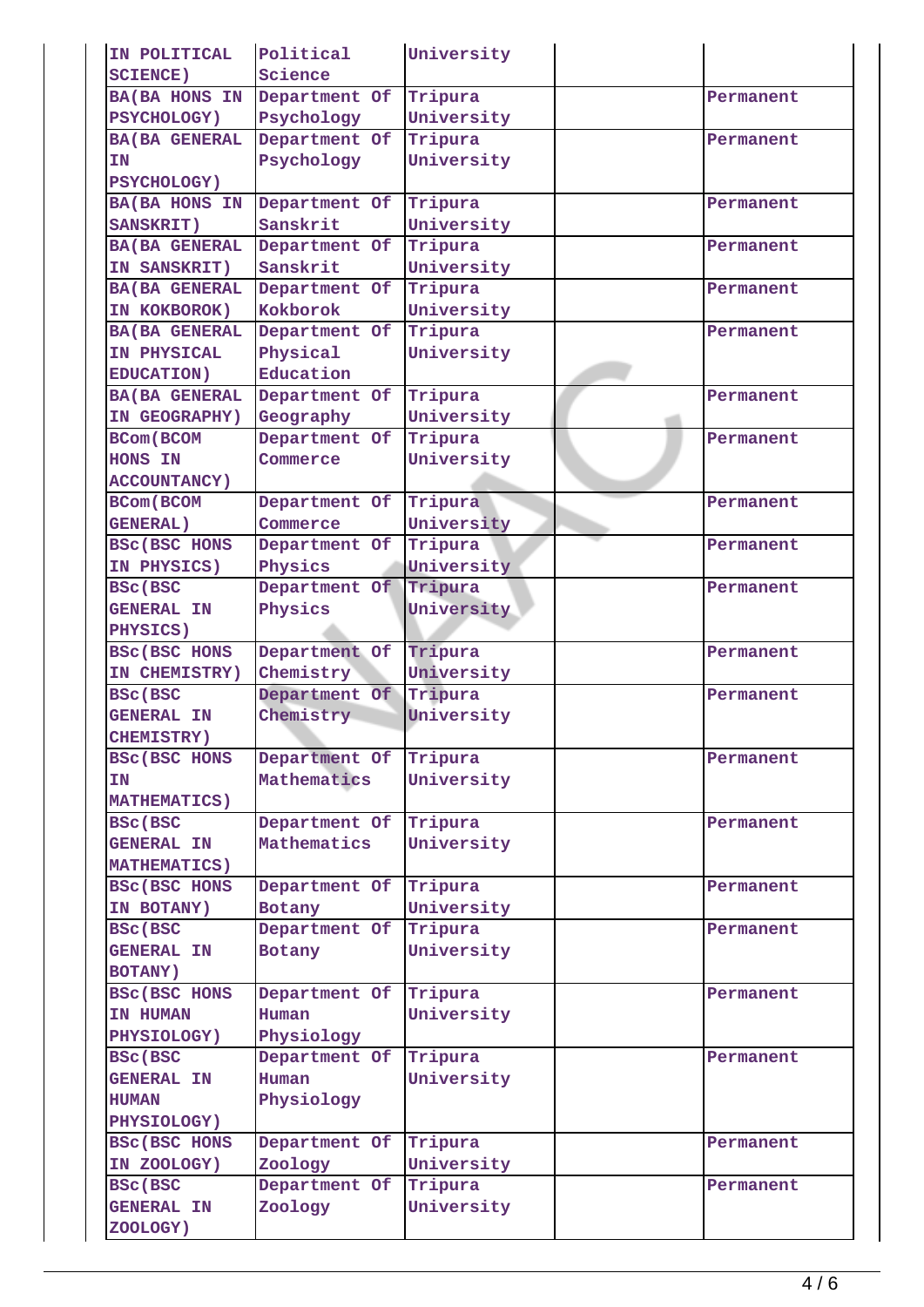|    | <b>View Document</b>                                                  |                                                                                                                                                                      |                                                                                                 |             |                                                               |  |
|----|-----------------------------------------------------------------------|----------------------------------------------------------------------------------------------------------------------------------------------------------------------|-------------------------------------------------------------------------------------------------|-------------|---------------------------------------------------------------|--|
| 22 |                                                                       | Number of Teaching Staff by employment status (permanent / temporary) and by gender                                                                                  |                                                                                                 |             |                                                               |  |
|    | Male                                                                  | Female                                                                                                                                                               |                                                                                                 | Transgender | Total                                                         |  |
|    | 24                                                                    | 20                                                                                                                                                                   |                                                                                                 | 0           | 44                                                            |  |
|    | 20                                                                    | 18                                                                                                                                                                   |                                                                                                 | $\Omega$    | 38                                                            |  |
| 23 |                                                                       | Number of Non-Teaching Staff by employment status (permanent / temporary) and by gender                                                                              |                                                                                                 |             |                                                               |  |
|    | Male                                                                  | Female                                                                                                                                                               |                                                                                                 | Transgender | Total                                                         |  |
|    | 19                                                                    | 7                                                                                                                                                                    |                                                                                                 | $\mathbf 0$ | 26                                                            |  |
| 24 | Number of Students on roll by gender                                  |                                                                                                                                                                      |                                                                                                 |             |                                                               |  |
|    | Male                                                                  | Female                                                                                                                                                               |                                                                                                 | Transgender | Total                                                         |  |
|    | 2319                                                                  | 2123                                                                                                                                                                 |                                                                                                 | 0           | 4442                                                          |  |
|    |                                                                       |                                                                                                                                                                      |                                                                                                 |             |                                                               |  |
| 25 | Does the institution have statutory cells / committees                |                                                                                                                                                                      | 1.Grievance Redressal Committee<br>2. Internal Compliant Committee<br>3. Anti-ragging Committee |             |                                                               |  |
| 26 | Date of establishment of IQAC                                         |                                                                                                                                                                      |                                                                                                 | 15/01/2015  |                                                               |  |
|    | website.                                                              | The minutes of IQAC meeting and Action Taken<br>Report should be uploaded on the institutional                                                                       |                                                                                                 | Date        | <b>View Document</b>                                          |  |
|    |                                                                       |                                                                                                                                                                      |                                                                                                 | 23/03/2022  | https://www.nsmahavid<br>yalaya.nic.in/ATR_ALL<br><u>.pdf</u> |  |
| 27 |                                                                       | Date of submission of AQARs of last 4 years to                                                                                                                       |                                                                                                 |             |                                                               |  |
|    | <b>NAAC</b>                                                           |                                                                                                                                                                      |                                                                                                 | Date        | <b>View Document</b>                                          |  |
|    |                                                                       |                                                                                                                                                                      |                                                                                                 | 30/01/2019  | https://www.nsmahavid<br>valaya.nic.in/AOAR201<br>7-18.pdf    |  |
|    |                                                                       |                                                                                                                                                                      |                                                                                                 | 22/10/2020  | https://www.nsmahavid<br>valaya.nic.in/AOAR%20<br>2018-19.pdf |  |
|    |                                                                       |                                                                                                                                                                      |                                                                                                 | 31/08/2021  | https://www.nsmahavid<br>valaya.nic.in/AOAR%20<br>2019-20.pdf |  |
|    |                                                                       |                                                                                                                                                                      |                                                                                                 | 23/03/2022  | https://www.nsmahavid<br>valaya.nic.in/AOAR%20<br>2020-21.pdf |  |
| 28 |                                                                       | Has the institution made statutory declaration on the<br>institution website under Section 4 (1) (b) of the RTI<br>Act 2005 as issued and amended from time to time. | <b>No</b>                                                                                       |             |                                                               |  |
| 29 | Does the college have an academic MoU with any<br>foreign institution |                                                                                                                                                                      | <b>No</b>                                                                                       |             |                                                               |  |